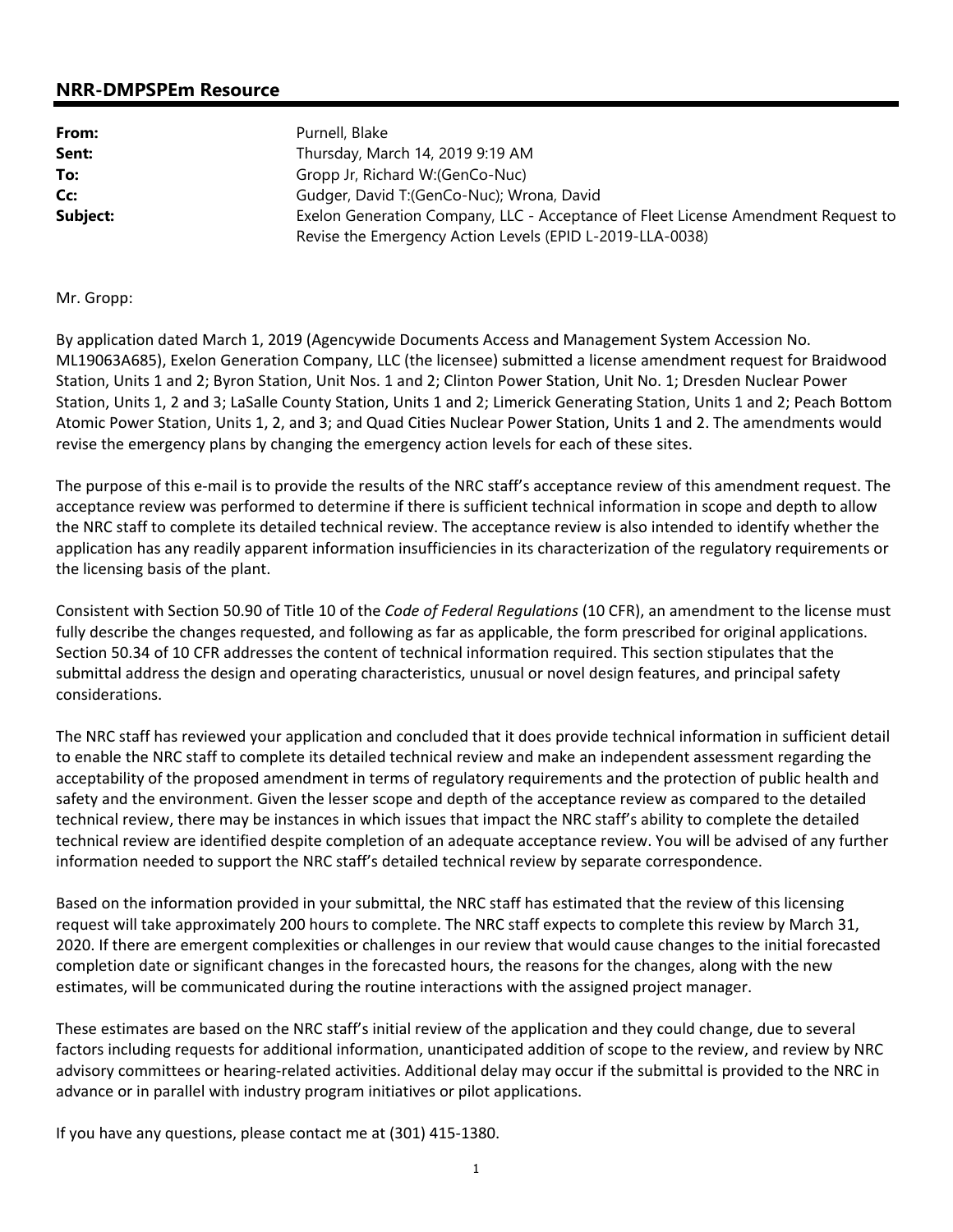Sincerely,

Blake Purnell, Project Manager Plant Licensing Branch III Division of Operating Reactor Licensing Office of Nuclear Reactor Regulation

Docket Nos. STN 50-456, STN 50-457, 72-73, STN 50-454, STN 50-455, 72-68, 50-461, 72-1046, 50-010, 50-237, 50-249, 72-37, 50-373, 50-374, 72-70, 50-352, 50-353, 72-65, 50-277, 50-278, 72-79, 50-254, 50-265, and 72-53